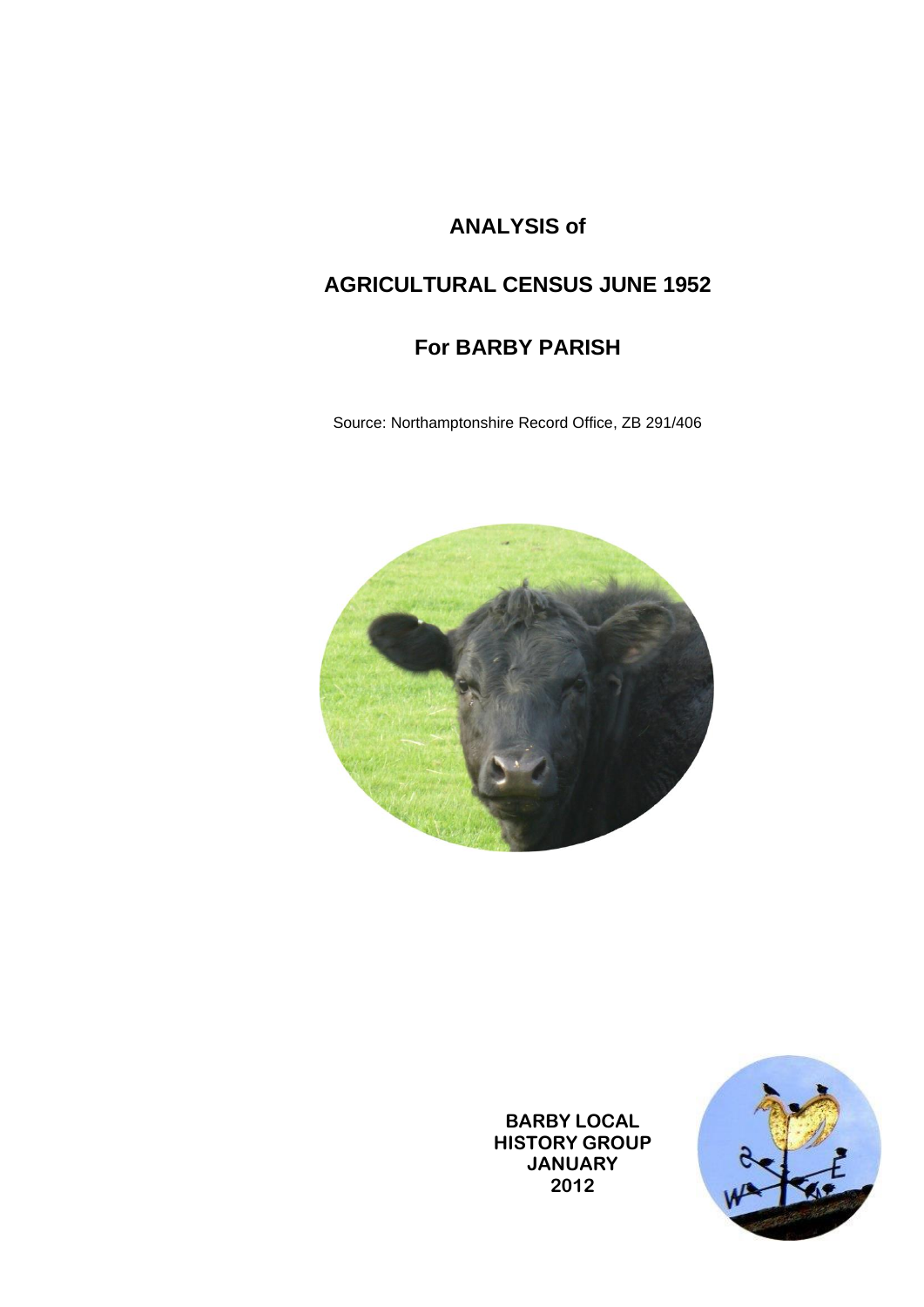The results of this census were based on returns from 37 holdings, ranging in size from less than 5 acres to 300-400 acres. Nearly 20% of the holdings had less than 5 acres, whilst slightly more than 20% had more than 150 acres.

The total acreage was 3064.75. The averages were:

Mode: less than 5 acres,

Median: 50-75 acres,

Mean: 83 acres.



The 37 holdings employed 25 full-time employees and 15 casual workers, categorised as shown below.

| Male 21 and over<br>Male aged 21 - 65<br>18    | 11 |
|------------------------------------------------|----|
| Male aged 18 - 21<br>Casual Male under 21<br>3 | 2  |
| Male under 18<br>Casual Women & girls<br>3     | 2  |
| Women & girls                                  |    |

About 80% of the land was grassland, being used for grazing and hay in the ratio of about 2:1. The rest was either fallow (5%) or used for grain crops - wheat, barley, oats and mixed corn – or animal food. There were no oilseed crops and no vegetables, other than 0.5 acres potatoes, grown for human consumption. There were no crops growing under glass.

The category 'Crops' in the graph below includes the animal food, potatoes and 3.25 acres devoted to orchards and fruit, of which 0.5 acres was strawberries and 0.5 acres was blackcurrants. Rough grazing, consisting of only 0.5 acres, has been ignored.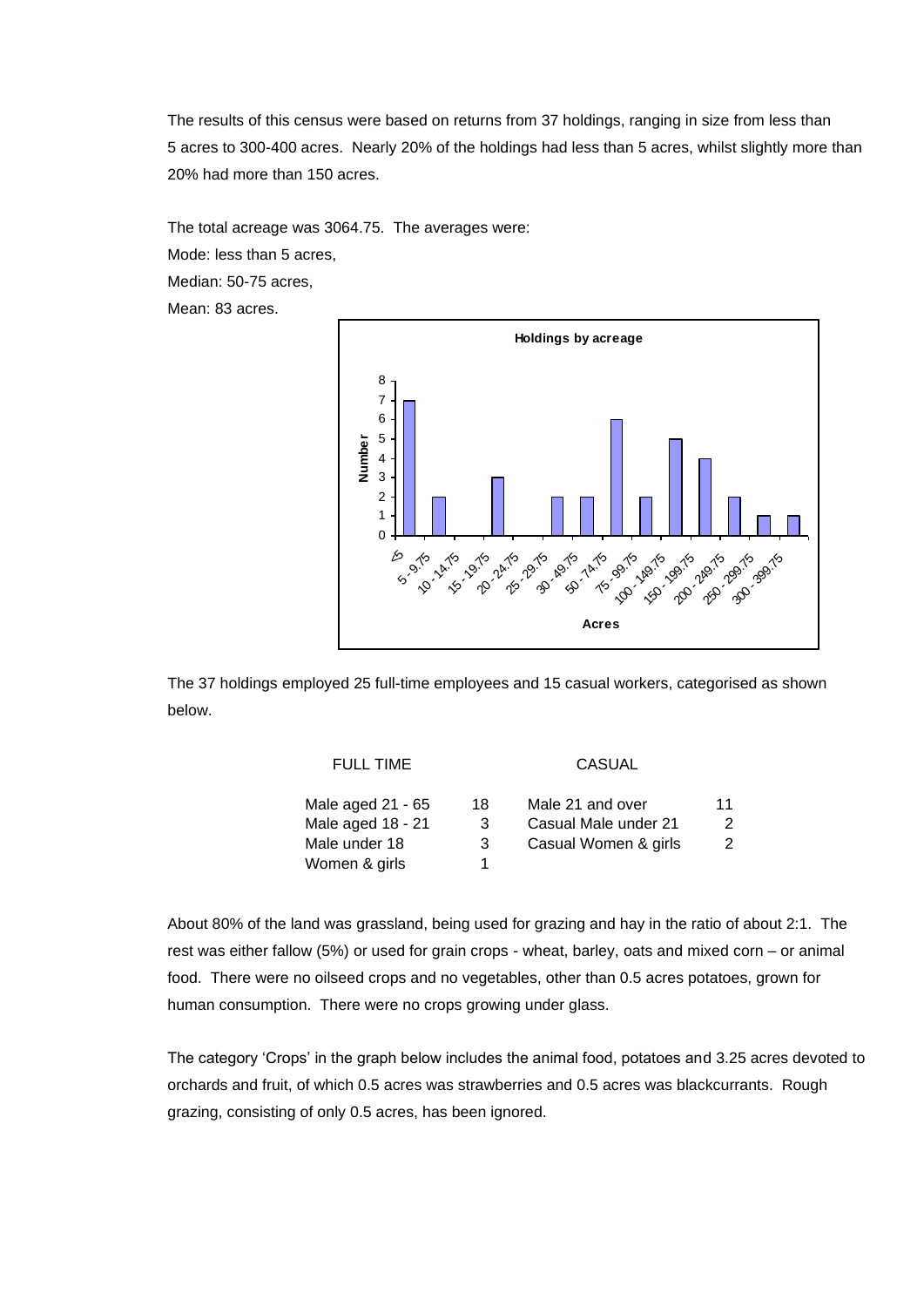

Of the 491 acres of crops, 36.5 (7.4%) were devoted to fodder crops for stockfeeding.



The land supported 793 cattle, 155 pigs, 3284 sheep, 44 horses and 3360 poultry, but no goats.

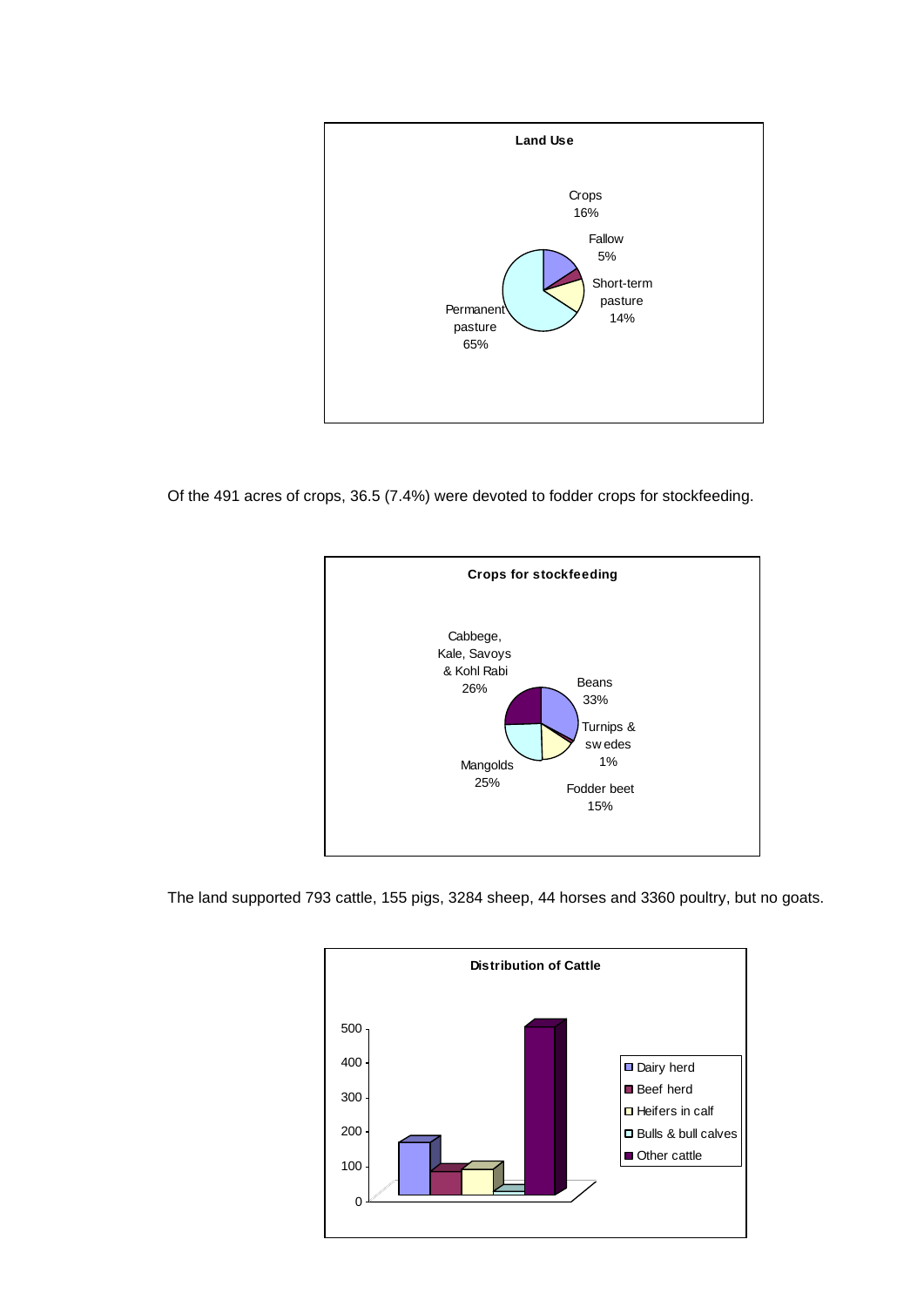In the chart above:

Dairy herd includes cows and heifers kept for milk or replacement dairy calves; Beef herd includes cows and heifers kept for producing beef calves; Heifers in calf (1<sup>st</sup> calf) are potential members of either kind of herd; Bulls (8) and bull calves (2) are kept for service; Other cattle (487) includes 326 heifers, of whom 190 are over 2 years old,

The high proportion of older heifers implies intended future growth of the herds, whilst the high proportion of bulls suggests little use of artificial insemination.

The age distribution of fattening pigs – see below - is indicative of pigs being reared for both pork and bacon, whilst the absence of any boars being reared for service implies no intended growth in the breeding pig population.

**PIGS**

| Sows in pig             |                | 13 |
|-------------------------|----------------|----|
| Gilts in pig            |                | 3  |
| Other sows for breeding |                | 11 |
| Barren sows             |                | 1  |
| Boar in service         |                | 1  |
| Other pigs              | over 5 months  | 35 |
|                         | $2 - 5$ months | 72 |
|                         | under 2 months | 19 |

Within the sheep flocks, there were 1416 lambs under 1 year old, giving a lambing ratio of about 1.4 per ewe.



Horses were still used on the farms.